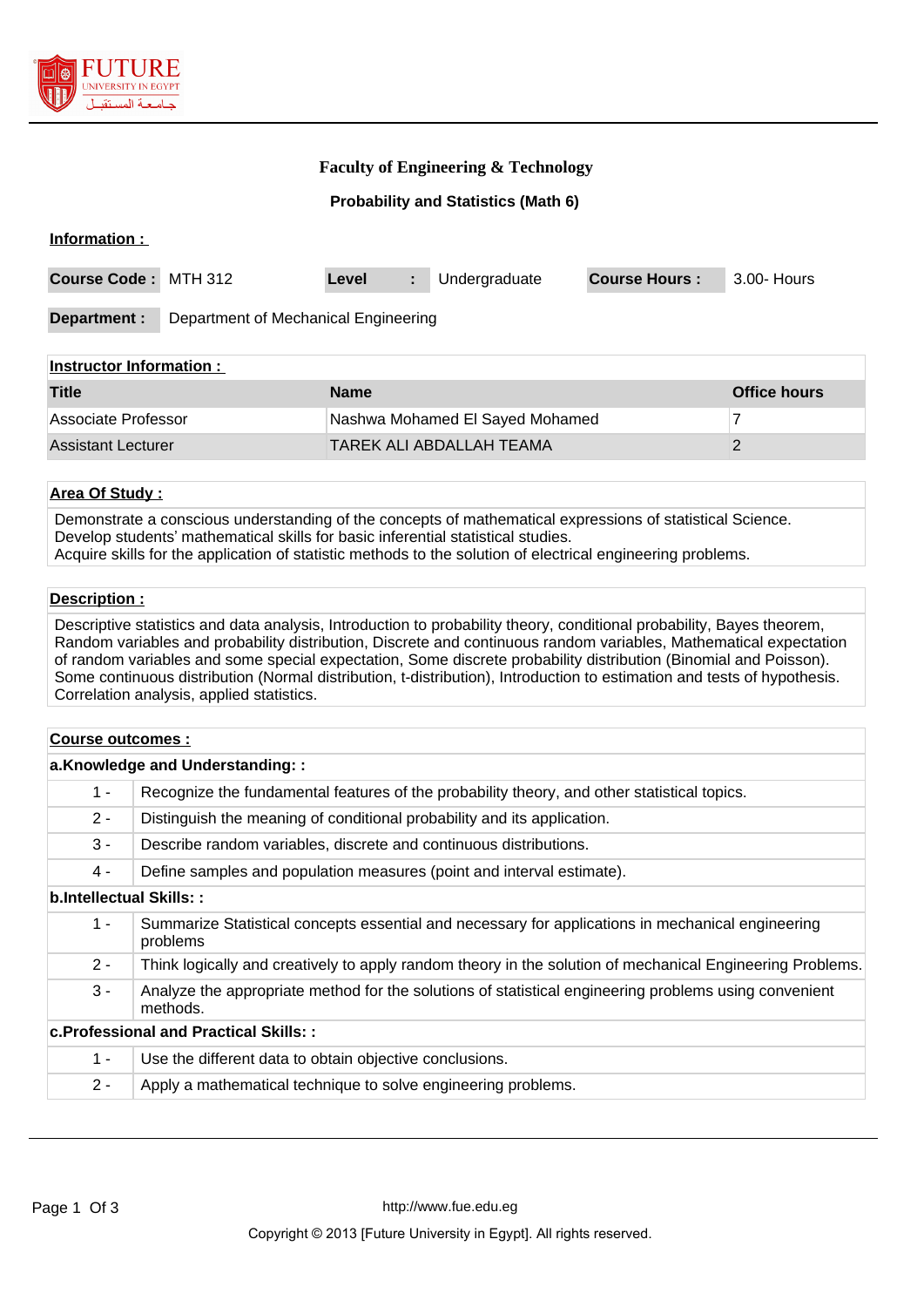

### **d.General and Transferable Skills: :**

|  | 1 -   Communicate effectively.                   |  |  |
|--|--------------------------------------------------|--|--|
|  | 2 - Effectively manage tasks, time and resources |  |  |

# **Course Topic And Contents :**

| <b>Topic</b>                                                                               | No. of hours Lecture |   | <b>Tutorial / Practical</b> |
|--------------------------------------------------------------------------------------------|----------------------|---|-----------------------------|
| Descriptive statistics and data analysis. Definitions and concepts.                        | 10                   | 6 | 4                           |
| Probability Introduction to probability theory, conditional probability,<br>Bayes theorem  | 10                   | 6 | 4                           |
| Mathematical expectation of random variables and some special<br>expectation.              | 10                   | 6 | 4                           |
| Some discrete probability distribution (Binomial and Poisson).                             | 10                   | 6 | 4                           |
| Some continuous distribution (Normal distribution).                                        | 10                   | 6 | 4                           |
| Introduction to the estimation and tests of hypothesis.                                    | 10                   | 6 | 4                           |
| Correlation analysis.                                                                      | 5                    | 3 | 2                           |
| Random variables and probability distribution: Discrete and<br>continuous random variables | 10                   | 6 | 4                           |

# **Teaching And Learning Methodologies :**

| Interactive Lecture    |
|------------------------|
| Problem-based Learning |
| Discussion             |
| Report                 |

# **Course Assessment :**

| <b>Methods of assessment</b> | <b>Relative weight %</b> | Week No | <b>Assess What</b>                                    |
|------------------------------|--------------------------|---------|-------------------------------------------------------|
| Participation                | 10.00                    |         | To assess understanding and problem<br>solving skills |
| Assignments                  | 5.00                     |         | To assess lecture material comprehension              |
| Final exam                   | 40.00                    | 16      |                                                       |
| First Exam                   | 20.00                    | 5       | To assess understanding and problem<br>solving skills |
| Quizzes                      | 5.00                     |         | To assess material comprehension & self<br>study.     |
| Second Exam                  | 20.00                    | 10      | To assess understanding and problem<br>solving skills |

# **Recommended books :**